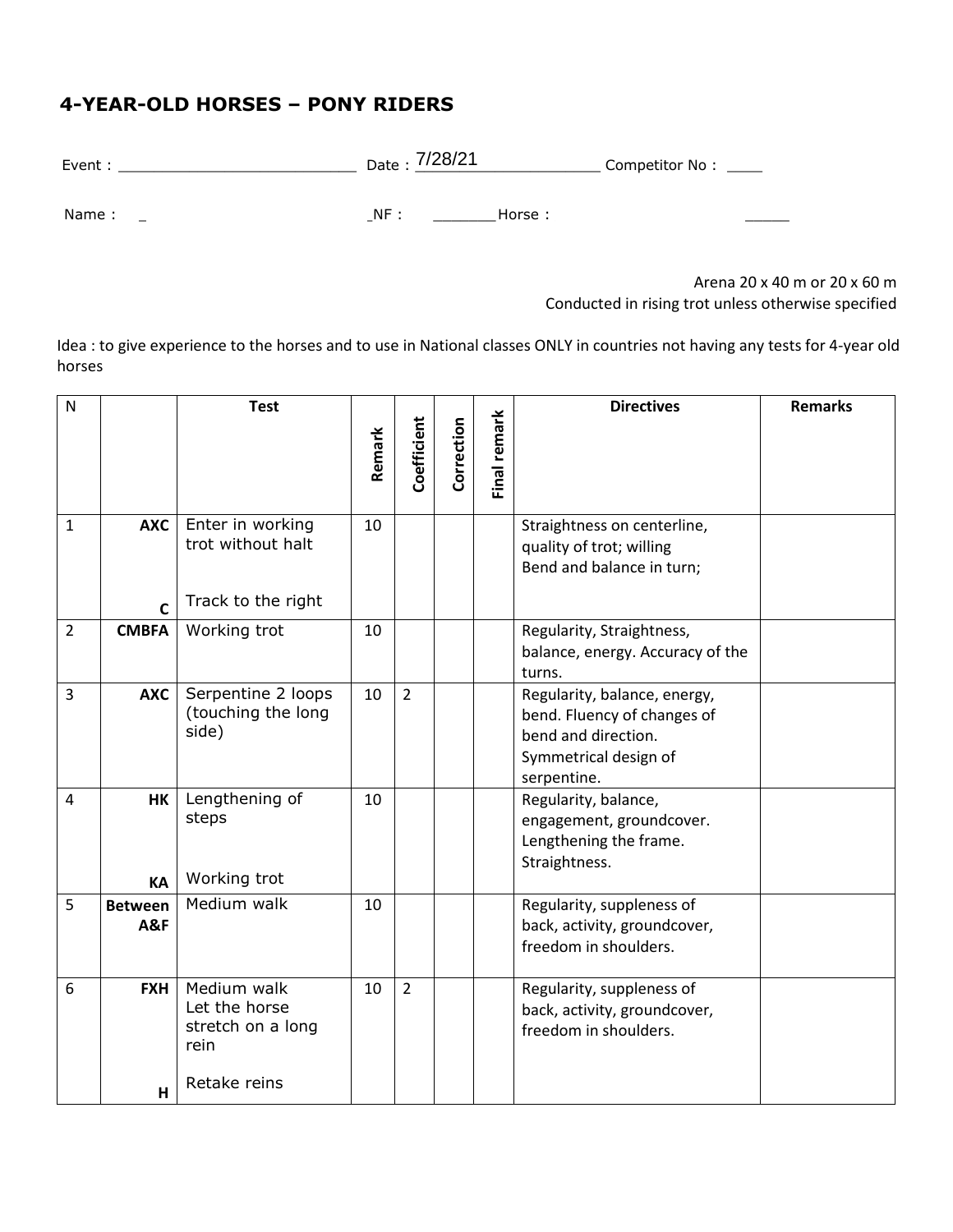Event : \_\_\_\_\_\_\_\_\_\_\_\_\_\_\_\_\_\_\_\_\_\_\_\_\_\_\_Date : \_\_\_\_\_\_\_\_\_\_\_\_\_\_\_\_\_\_\_\_\_ Competitor No : \_\_\_\_ 7/28/21

| Name:          |                                                |                                                                                                       | NF: |                | Horse:                                                                                                                                                                            |  |
|----------------|------------------------------------------------|-------------------------------------------------------------------------------------------------------|-----|----------------|-----------------------------------------------------------------------------------------------------------------------------------------------------------------------------------|--|
| $\overline{7}$ | <b>Between</b><br>H&C<br>CB<br><b>BE</b>       | Working trot<br>Working trot<br>Half circle 20 m -<br>sitting trot                                    | 10  |                | Regularity, Straightness,<br>balance, energy.<br>Regularity, suppleness of<br>back, activity, groundcover,<br>freedom in shoulders.<br>Accuracy of the circle line.               |  |
| 8              | <b>Before E</b><br><b>EHCM</b>                 | Working canter<br>Working canter                                                                      | 10  |                | Fluency and balance of<br>transition.<br>Quality of canter.                                                                                                                       |  |
| 9              | <b>MF</b>                                      | Lengthening of<br>strides                                                                             | 10  |                | Regularity, activity, fluency,<br>size. Forward tendency.                                                                                                                         |  |
| 10             | FA<br><b>Between</b><br>A&K<br><b>KXM</b><br>M | Working canter<br>Working trot<br>Change rein<br>lengthening of<br>steps<br>Working trot -<br>sitting | 10  |                | Regularity, Straightness,<br>balance, energy.<br>Lengthening the steps and<br>frame.                                                                                              |  |
| 11             | <b>Between</b><br>M&C<br>HM<br><b>MCH</b>      | Working canter<br>Half circle 20 m<br>working canter<br>Working canter                                | 10  |                | Quality of canter.<br>Straightness. Quality of canter,<br>balance, self-carriage. Bend. Size<br>and shape of circle                                                               |  |
| 12             | HK<br>$\mathsf{K}$                             | Lengthening of<br>strides<br>Working canter                                                           | 10  |                | Lengthening the strides and<br>frame.<br>Regularity, activity, fluency<br>Balance, straightness.                                                                                  |  |
| 13             | <b>Between</b><br>K&A<br>AF                    | Working trot<br>Working trot                                                                          | 10  |                | Fluency and balance of the<br>transition to working trot.<br>Regularity, energy and accuracy<br>in the execution in the corners.                                                  |  |
| 14             | <b>FK</b><br>K                                 | Half circle 20 m<br>Let the horse<br>stretch on a long<br>rein<br>Retake the reins                    | 10  | $\overline{2}$ | Quality of canter.<br>Straightness. Quality of canter,<br>balance, self-carriage. Bend. Size<br>and shape of circle. Fluent<br>lengthening of the horse neck.<br>Retake the reins |  |
| 15             | A<br>$\mathsf{X}$                              | Down the centre<br>line<br>Halt - immobility -<br>salute                                              | 10  |                | Bend and balance in turn;<br>straightness on centerline and in<br>halt; willing, balanced transition;<br>immobility.                                                              |  |